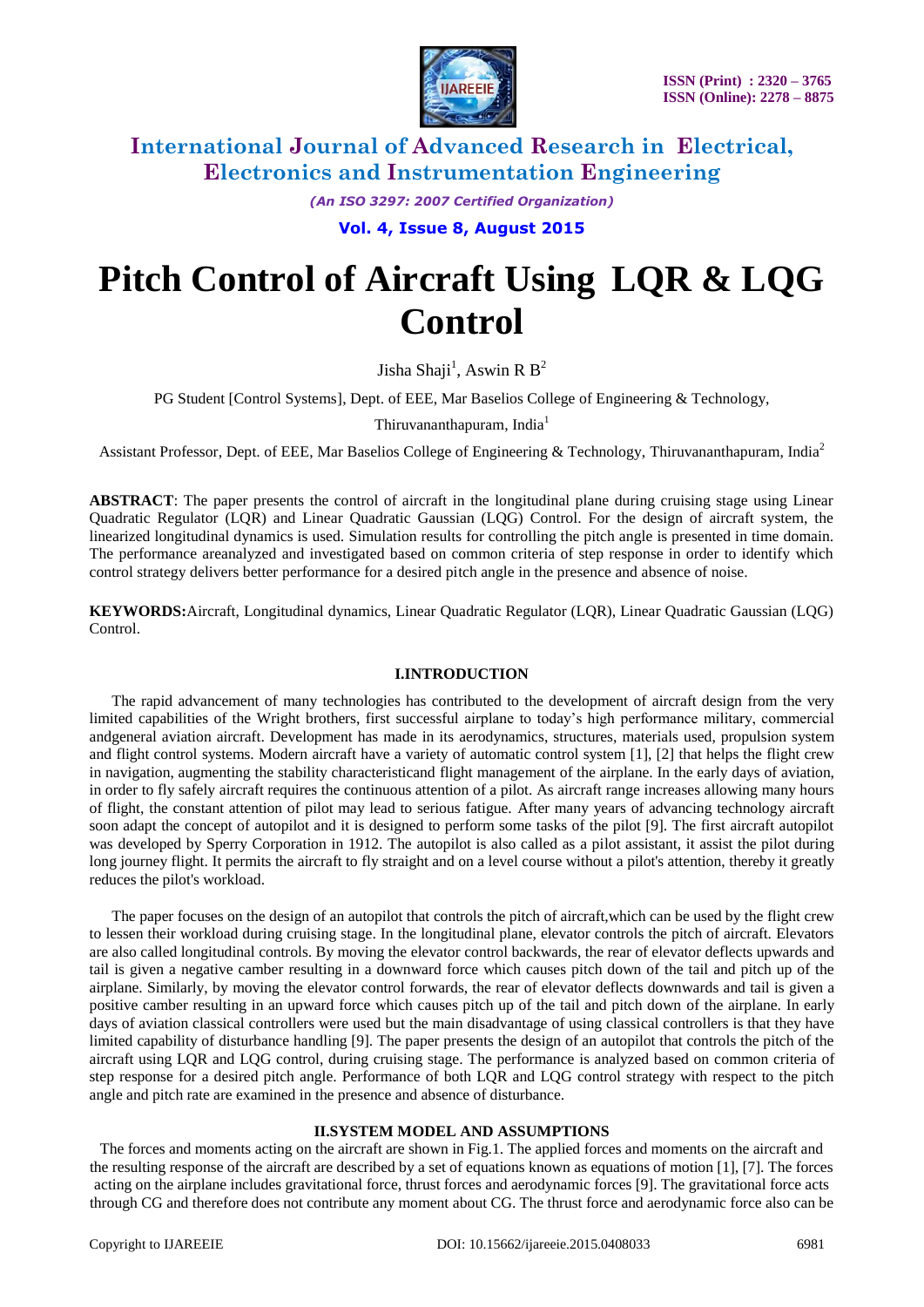

*(An ISO 3297: 2007 Certified Organization)*

### **Vol. 4, Issue 8, August 2015**

assumed to act at CG and hence the moment contribution is taken as zero. In order to reduce the complexity of analysis, the six equations of motion can be decoupled into two sets of three equations each, namely the longitudinal and lateral equations. For controlling the pitch of an aircraft, it is necessary to use only the longitudinal equations of motion. Longitudinal motion consists of those movements where the aircraft would only move within the  $x$ -z plane that is, translation in  $x$  and  $z$  directions and rotation about  $y$  axis. The three longitudinal equations of motion consist of  $X$ -force, Z-force and Y- moment equations respectively.



Figure 1. Forces and moments on aircraft

X and Z are the total aerodynamic and propulsive forces acting in the  $x$  and  $z$  directions.  $u, v, w$ -Linear velocities along x, y and z axes and  $p$ ,  $q$ ,  $r$ - components of angular velocity along x, y and z axes respectively i.e. roll rate, pitch rate and yaw rate respectively,  $w = pi + qi + rk$ . The pitch control system is shown in Fig.2, where  $X_b$ ,  $Y_b$  and  $Z_b$  represent the aerodynamics force components.  $\theta$ ,  $\phi$  and  $\delta_e$  represent the orientation of aircraft (pitch angle), roll angle in the earth-axis system and elevator deflection angle.



Figure 2. Pitch control system of aircraft

The equations of motion in  $(1)$ , $(2)$  and  $(3)$  can be linearized using small disturbance theory, assuming the motion of the airplane consists of deviations about a steady flight condition. All the variables in the equations of motion are replaced by a reference value plus a disturbance as shown below.

 $u = u_o + \Delta u$   $v = v_o + \Delta v$   $w = w_o + \Delta w p = p_o + \Delta p$   $q = q_o + \Delta q$   $r = r_o + \Delta r$  $X = X_o + \Delta X$   $M = M_o + \Delta M$   $Z = Z_o + \Delta Z \delta_e = \delta_{e_o} + \Delta \delta_e$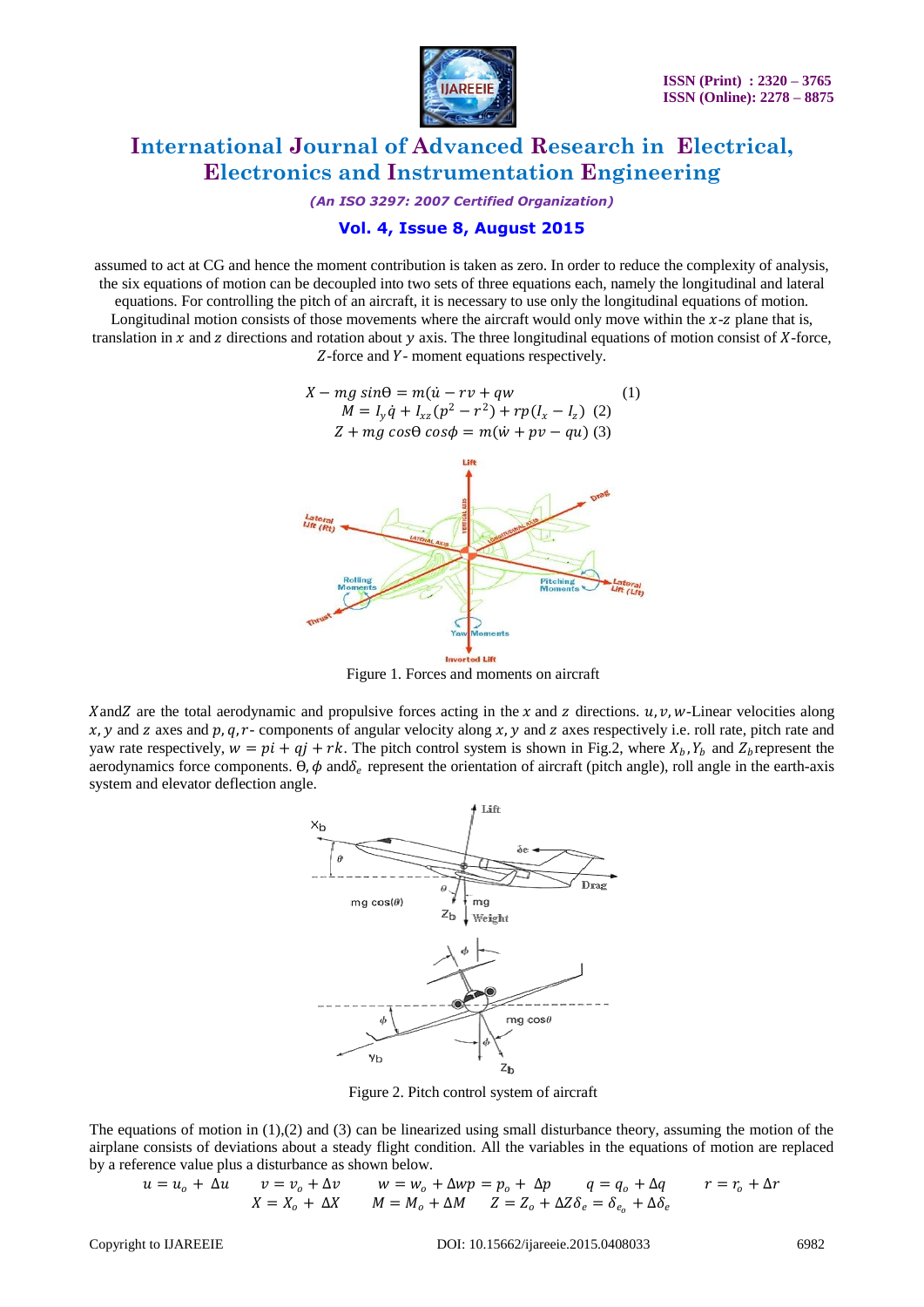

*(An ISO 3297: 2007 Certified Organization)*

### **Vol. 4, Issue 8, August 2015**

The equations for perturbations can be obtained by substituting the values of perturbed variables in the governing equations. Assuming that the reference flight condition is to be symmetric and the propulsive forces remain constant. This assumption implies that,  $v_0 = p_0 = r_0 = \phi_0 = \psi_0 = w_0 = 0$ . After linearization the equations (4), (5) and (6) are obtained.

$$
\left(\frac{d}{dt} - X_u\right)\Delta u - X_w\Delta_w + (g\cos\theta_o)\Delta\theta = X_{\delta_e}\Delta\delta_e
$$
\n
$$
-Z_u\Delta u + \left[ (1 - Z_w)\frac{d}{dt} - Z_w \right]\Delta w - \left[ (u_o + Z_q)\frac{d}{dt} - g\sin\theta_o \right]\Delta\theta = Z_{\delta_e}\Delta\delta_e
$$
\n
$$
-M_u\Delta u - \left( M_w\frac{d}{dt} + M_w \right)\Delta w + \left( \frac{d^2}{dt^2} - M_q\frac{d}{dt} \right)\Delta\theta = M_{\delta_e}\Delta\delta_e
$$
\n
$$
(5)
$$

From the above equations (4), (5) and (6) transfer function for the change in the pitch rate to the change in elevator deflection angle and the change in pitch angle to the change in elevator deflection are obtained as equation (7) and (8).

$$
\frac{\Delta q(s)}{\Delta \delta_e(s)} = \frac{-\left(M_{\delta_e} + \frac{M_{\dot{\alpha}} Z_{\delta_e}}{u_o}\right)s - \left(\frac{M_{\alpha} Z_{\delta_e}}{u_o} - \frac{M_{\delta_e} Z_{\alpha}}{u_o}\right)}{s^2 - \left(M_q + M_{\dot{\alpha}} + \frac{Z_{\alpha}}{u_o}\right)s + \left(\frac{Z_{\alpha} M_q}{u_o} - M_{\alpha}\right)}
$$
(7)

$$
\frac{\Delta\Theta(s)}{\Delta\delta_e(s)} = \frac{1}{s} \cdot \frac{-\left(M_{\delta_e} + \frac{M_{\alpha}Z_{\delta_e}}{u_o}\right)s - \left(\frac{M_{\alpha}Z_{\delta_e}}{u_o} - \frac{M_{\delta_e}Z_{\alpha}}{u_o}\right)}{s^2 - \left(M_q + M_{\alpha} + \frac{Z_{\alpha}}{u_o}\right)s + \left(\frac{Z_{\alpha}M_q}{u_o} - M_{\alpha}\right)}
$$
(8)

In this study the data from General Aviation Airplane is used in system analysis and modeling. The parameter include in dimensional derivatives are;

 $Q = 36.8 \, lb/ft^2$   $QS = 6771 lb$   $QS = 38596 ft \, lb(č/2u<sub>o</sub>) = 0.016 s$   $X<sub>u</sub> = -0.045$  $Z_u = -0.369$   $M_u = 0$   $X_w = 0.036$   $Z_w = -2.02$   $M_w = -0.05X_w = Z_w = 0$   $M_w = -0.051$  $X_{\dot{\alpha}} = X_{\alpha} = Z_{\alpha} = 0Z_{\alpha} = -355.42$   $M_{\alpha} = -8.8$   $M_{\dot{\alpha}} = -0.8976$   $X_{q} = 0$   $Z_{q} = 0$   $M_{q} = -2.05$  $X_{\delta_e} = 0$   $Z_{\delta_e} = -28.15$   $M_{\delta_e} = -11.874$ 

Two assumptions made in this paper are: First, the aircraft is steady state cruise at constant altitude and velocity. Second, the change in pitch angle does not change the speed of an aircraft under any circumstance. Substituting the values of the stability derivatives in the equations (4), (5), (6), (7) and (8) transfer function and the state space form  $\dot{x} = Ax + Bu$  is obtained as equation (9), (10) and (11).

$$
\frac{\Delta\Theta(s)}{\Delta\delta_e(s)} = \frac{11.7304s + 22.578}{s^3 + 4.967s^2 + 12.941s}
$$
(9)  

$$
\begin{bmatrix}\n\Delta\dot{\alpha} \\
\Delta\dot{q} \\
\Delta\dot{\theta}\n\end{bmatrix} = \begin{bmatrix}\n-2.02 & 1 & 0 \\
-6.9868 & -2.9476 & 0 \\
0 & 1 & 0\n\end{bmatrix} \begin{bmatrix}\n\Delta\alpha \\
\Delta q \\
\Delta\theta\n\end{bmatrix} + \begin{bmatrix}\n0.16 \\
11.7304 \\
0\n\end{bmatrix} \begin{bmatrix}\n\Delta\delta_e\n\end{bmatrix}
$$
(10)  

$$
y = \begin{bmatrix}\n0 & 0 & 1\n\end{bmatrix} \begin{bmatrix}\n\Delta\alpha \\
\Delta q \\
\Delta\theta\n\end{bmatrix} + \begin{bmatrix}\n0 \cdot 1(1) \\
1 \cdot 0 \cdot 1(1)\n\end{bmatrix}
$$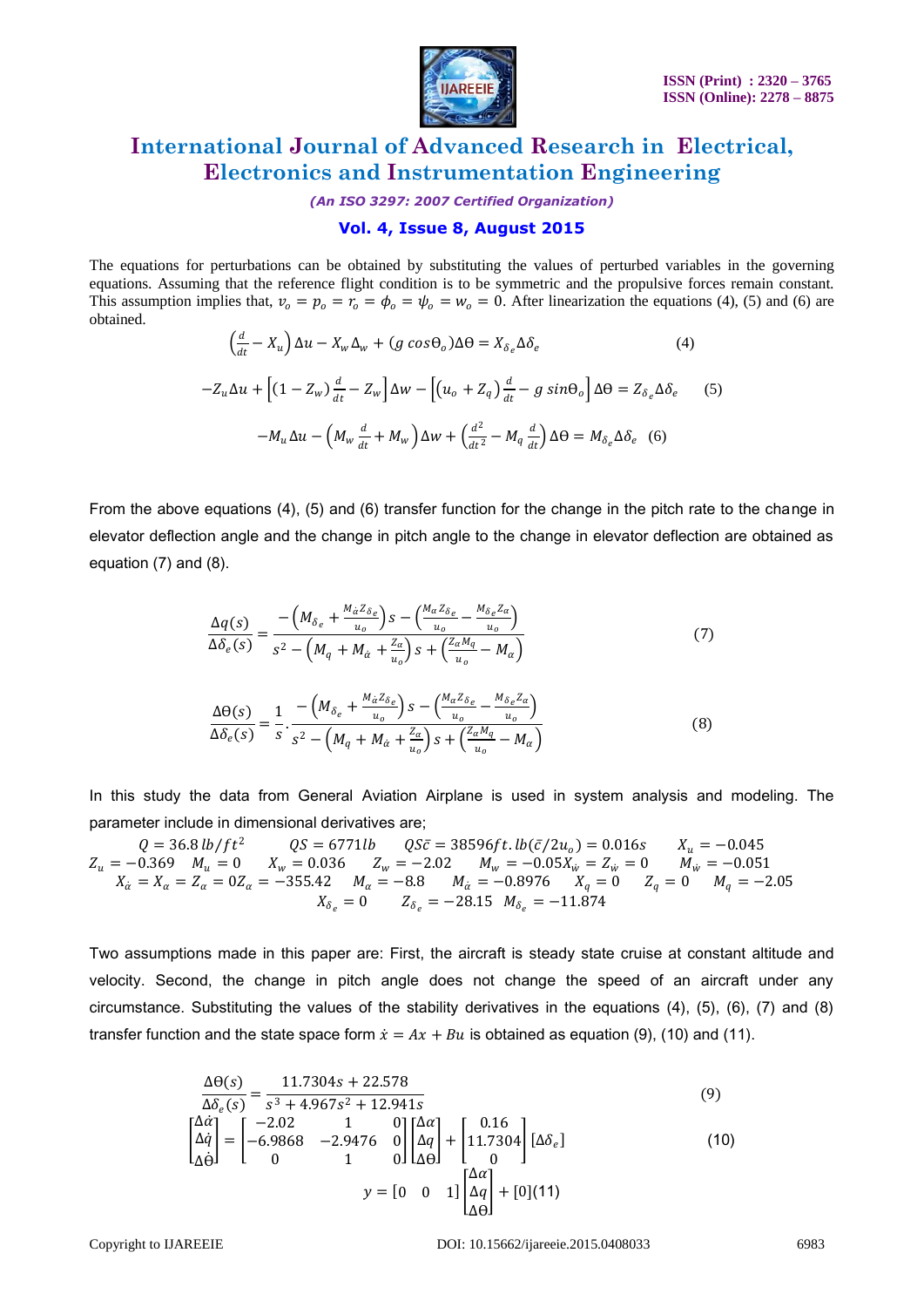

*(An ISO 3297: 2007 Certified Organization)*

### **Vol. 4, Issue 8, August 2015**

#### **III.METHODOLOGY**

In this section two control schemes are proposed in detail which is the Linear Quadratic Regulator (LQR) and Linear Quadratic Gaussian (LQG) Control. In this work the design considerations are rising time to be less than 3 second, settling time to be less than 5 second, percentage of overshot to be less than 12% and steady state error to be less than 2% for controlling the pitch angle of 0.2 radian (11.5 degree).

#### **A.LQR CONTROLLER**

LQR is a modern control technique that usesstate-space approach to analyze a system. It is relatively simple to work with a multi-output system using state space approach. Using full-state feedback the system can be stabilized. In the Linear Quadratic Regulator (LQR) design method it focuses on the selection of Performance Index (PI) weighting matrices Q and R which are the design parameters. By the modifications of Performance Index a wide range of performance objectives can be obtained. Block diagram of LQR with full-state feedback is shown in Fig.3



Figure 3. Pitch control system using LQR

Consider a state- space system given as;

$$
\dot{x} = Ax + Bu
$$
  

$$
y = Cx + Du
$$
 (12)

A feedback control law;

 $u = -Kx(13)$ 

have to be designed in such a way that it minimizes the performance measure given by,

 $J = \int_0^\infty (x^T Q x + u^T R u) dt$  $\int_0^\infty (x^T Q x + u^T R u) dt$ (14)

where Q and R are positive semi definite & positive definite respectively.  $x^T Q x$  minimize the deviation of final position from desired position and  $u^T Ru$  minimize the expenditure of control effort. The control input can drive the states to their equilibrium point and by considering the Riccati equation given by;

$$
A^T P + P A - P B R^{-1} B^T P + Q = 0
$$
 (15)

From the solution of Riccati equation  $P$  is obtained and the optimal gain  $K_r$  is given by;

$$
K = R^{-1}B^T P(16)
$$

A pre-compensator is also added to scale the reference input so that the output will be equal to the reference input in steady state condition. LOR control is designed in MATLAB and in order to determine the value of gain matrix  $K$  it is necessary to choose the values of R and Q given as;

$$
R = 1;
$$
  
\n
$$
Q = C^{T} C x = [0 \ 0 \ 0; 0 \ 0 \ 0; 0 \ 0 \ x];
$$
  
\n
$$
K = lqr [A, B, Q, R];
$$

LQR gain is given as;

By trial and error we obtain the value of  $x = 500$ , which will satisfy the design requirements. Nbar which is a userdefined function and the value of pre-compensator can be obtained from m-file code; Nbar=rscale(*A,B,C,D,K<sub>r</sub>*). The value of *K* and pre-compensator (Nbar) are obtained from the controller design is given as;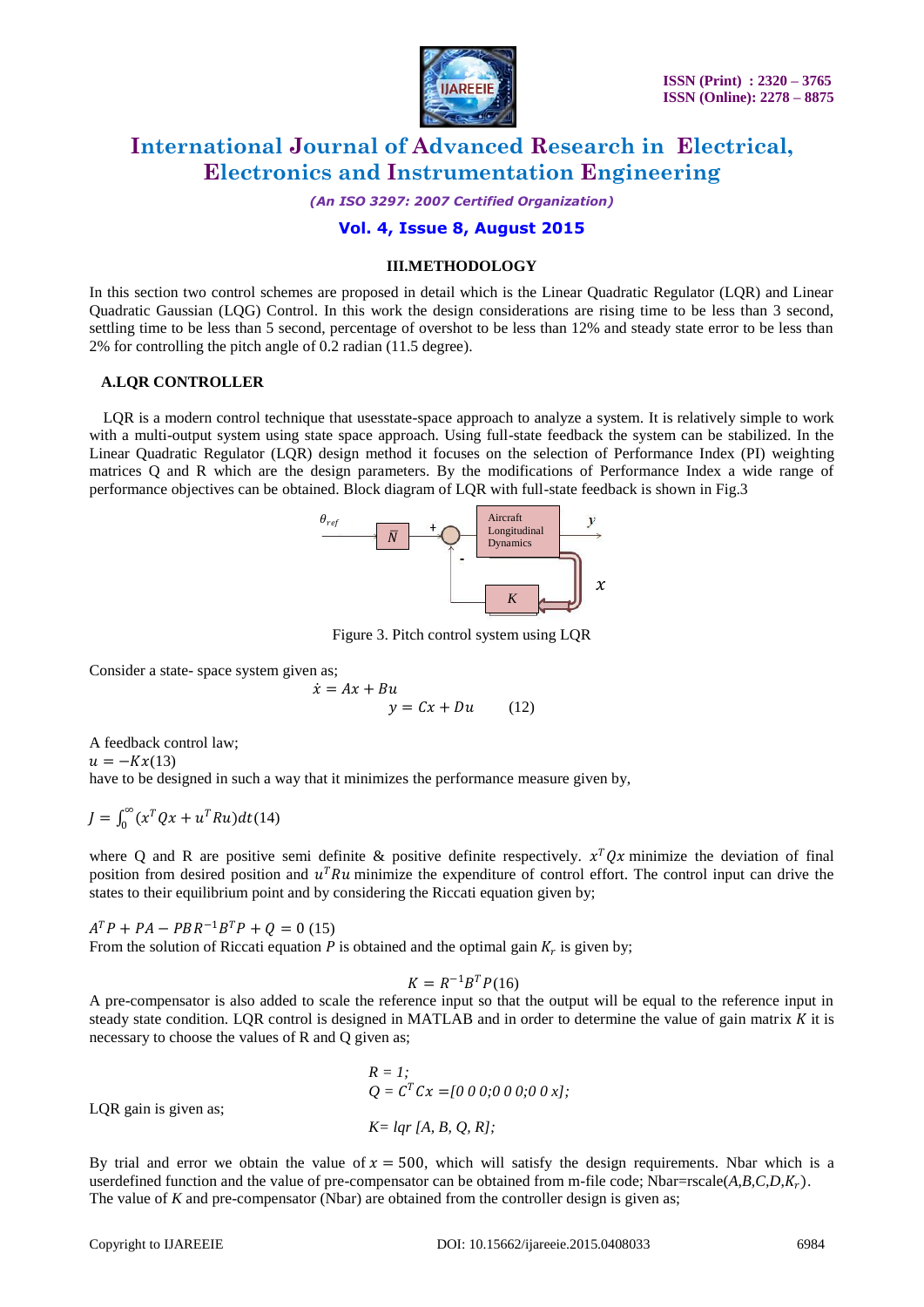

*(An ISO 3297: 2007 Certified Organization)*

### **Vol. 4, Issue 8, August 2015**

*K*= [-0.5704 1.6929 22.3607] (17)  $Nbar = 22.360$  (18)

The main disadvantage of LQR problem is that it cannot handle disturbance in the system.

#### **B.LQG CONTROLLER**

Linear Quadratic Gaussian (LQG) also falls under the category of modern controller. LQG control is the combination of Linear Quadratic Regulator (LQR) and Linear Quadratic Estimator (LQE). It uses separation principle for the design of LQR and LQE. The block diagram of LQG control is shown in Fig.4.



Figure 4. Pitch control system using LQG control

In the design of LQR controller it is assumed that all states are measurable but it cannot be true always so, in order to measure the unmeasurable states we use an estimator called Kalman Filter. Kalman Filter is an optimal estimator and provide best estimate of states of the plant which is affected by noise. Consider the system affected by noise;

 $\dot{x} = Ax + Bu + w$ 

$$
y = Cx + v \tag{19}
$$

wherew and *v* are zero-mean white noise with covariances  $E(ww^T) = W$  and  $E(w^T) = V$ . The optimal Kalman gain *L* is given as;

 $L = PC<sup>T</sup>V<sup>-1</sup>$ (20)

where *P*is obtained from the solution of algebraic Riccati equation;

$$
AP + PAT - PCTV-1CP + W = 0
$$
\n(21)

The block diagram of plant with Linear Quadratic Estimator (LQE) is shown in Fig.5.



Figure 5. Block diagram of plant with LQE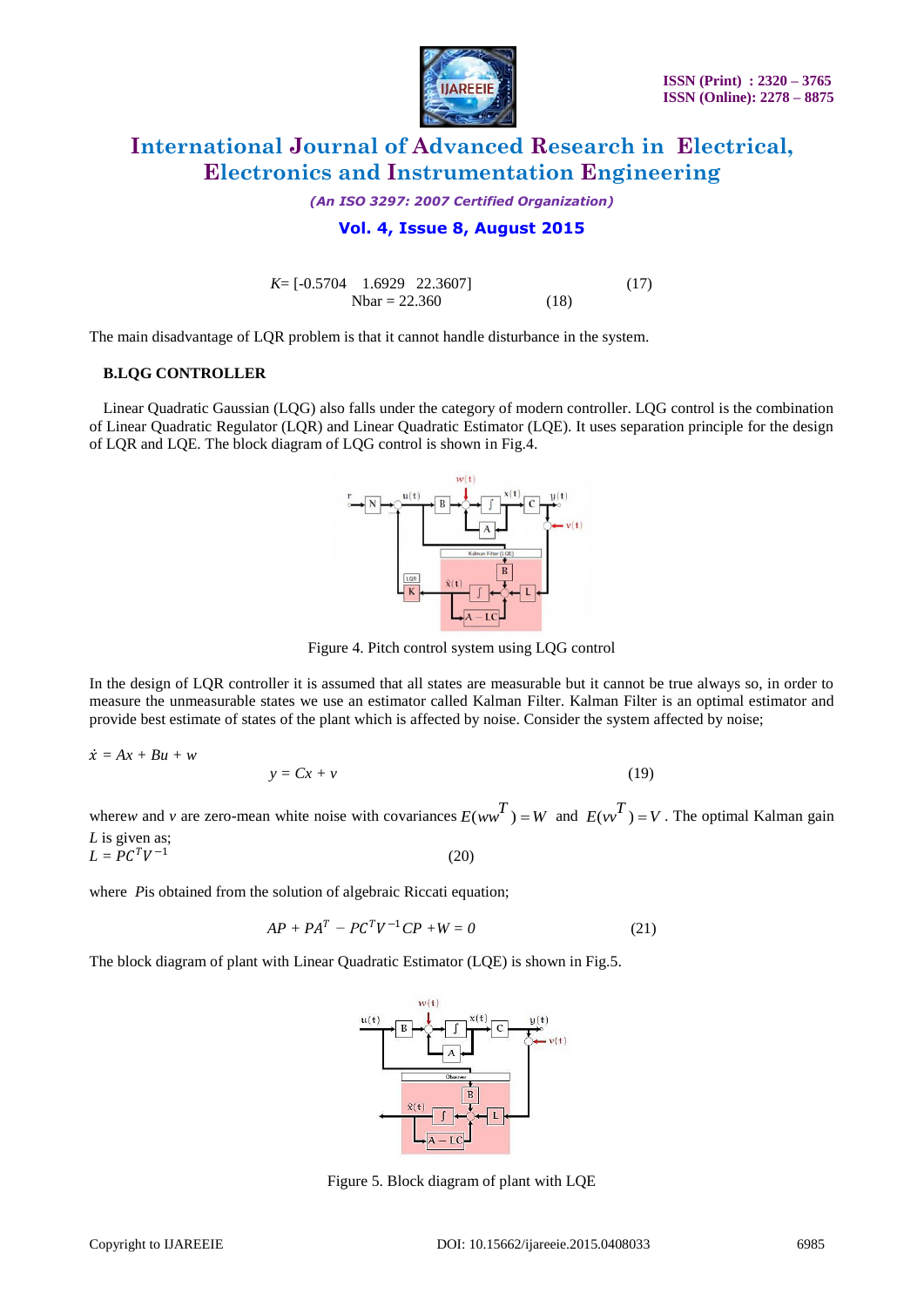

*(An ISO 3297: 2007 Certified Organization)*

### **Vol. 4, Issue 8, August 2015**

By combining Kalman Filter and LQR control, we are able to replace the equation (13) as;

 $u = -K\hat{x} + r(22)$ 

where  $\hat{x}$  is the estimated states and  $r$  is the reference input to the system. This control input minimizes the performance measure given by;

$$
J = \lim_{T \to \infty} E \left\{ \frac{1}{T} \int_0^T \left[ x^T(t) Q x(t) + u^T(t) R u(t) \right] dt \right\} (23)
$$

The value of kalman gain obtained from the design is;

*L*=[11.5487 ; 73.8543 ; 12.1535] (24)

### **IV.SIMULATION RESULTS**

The proposed control schemes LQR and LQG control are successfully implemented in MATLAB/SIMULINK and the results are presented for an aviation aircraft based on common criteria of step response. The pitch control system using LQR and LQG control has been simulated in the presence and absence of disturbance and the response of the system for a given pitch angle is obtained. Simulink diagram of LQR is shown in Fig.6. The response of the system using LQR controller without disturbance is shown in Fig.7.



Figure 6. Simulation of system with LQR control



Figure 7.Performance of the system using LQR without disturbance.

Response of the system with LQR show that it has a delay time of 0.08s, rise time of 0.16s, settling time of 0.48s, percentage overshoot of 4.3% and steady state error that is zero.

Simulink diagram of LQG control is shown in Fig.8. The response of system using LQG control with disturbance is shown in Fig.9.